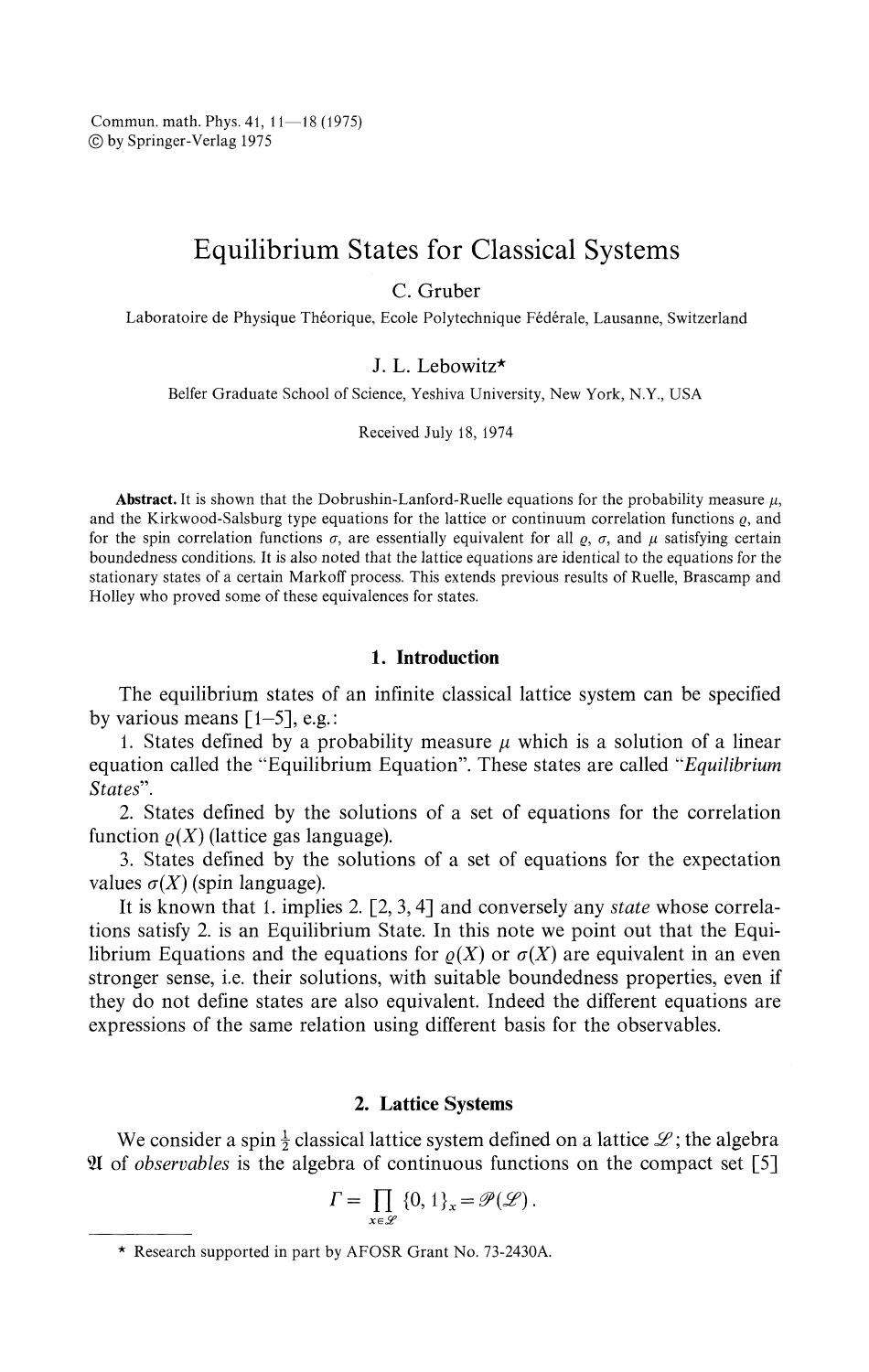A *state ω* is defined by a probability measure on the Borel sets of Γ; it specifies for any finite subset  $\Lambda \subset \mathcal{L}$  and any  $X \subset \Lambda$ , a measure  $\mu_A(X; dY)$  on the compact set  $\mathcal{P}(\mathcal{L}/\Lambda)$  representing the probability that a set  $Z \subset \mathcal{L}$  is of the form  $Z = X \cup Y$ with  $Y \subset \mathcal{L}/A$  and  $Y \in dY$ . For any observable  $A \in \mathfrak{A}$  we have

$$
\omega(A) = \lim_{A \to \mathcal{L}} \sum_{X \subset A} \mu_A(X) A(X) \tag{2.1}
$$

where  $A(X)$  means, now, the value of A on the element of  $\mathcal{P}(\mathcal{L})$  which is empty outside *X* and

$$
\mu_A(X) = \int_{\mathscr{P}(\mathscr{L}/A)} \mu_A(X; dY)
$$

The energy of the configuration *X* is given by:

$$
H(X) = \sum_{T \subset X} \Phi(T)
$$

where

$$
\sup_{x \in \mathscr{L}} \left\{ \sum_{X \ni x} |\varPhi(X)| \right\} < \infty \,. \tag{2.2}
$$

The interaction is said to have finite range if for any  $x \in \mathcal{L}$ , there exists a finite set  $\Lambda_x$  such that  $\Phi(x \cup X) = 0$  if  $X \notin \Lambda_x$ .

The state  $\omega$  is said to be an "Equilibrium State" with respect to the interaction  $\Phi$  if it is a solution of the equilibrium equation [2]:

$$
\mu_A(x \cup X; dY) = e^{-\beta [H(x \cup X \cup Y) - H(X \cup Y)]} \mu_A(X; dY)
$$
\n(2.3)

for all finite  $\Lambda$ ,  $x \in \Lambda$ ,  $X \subset \Lambda/x$ .

Introducing the function  $E_x$  by:

$$
2E_x(R) = H(x \cup R) - H(R)
$$

 $(2.3)$  can also be written  $[2, 4]$  in the form

$$
\mu_A(x \cup X) = \int_{I_{A}(x)} \mu_A(X; dY) e^{-2\beta E_x(X \cup Y)} \tag{2.4}
$$

and for finite range potential,

$$
\mu_A(x \cup X) = e^{-2\beta E_x(X)} \mu_A(X) \tag{2.5}
$$

for all finite  $\Lambda$ ,  $x \cup X \subset \Lambda$ ,  $\Lambda_x \subset \Lambda$ .

It is customary to introduce the following family of observables whose linear span are dense in  $\mathfrak{A}$ :

$$
\varrho_R = \prod_{r \in R} \varrho_R, \qquad \varrho_r(X) = \begin{cases} 1 & \text{if } r \in X \\ 0 & \text{if } r \notin X \end{cases}
$$
\n
$$
\sigma_R = \prod_{r \in R} \sigma_r, \qquad \sigma_r = 1 - 2\varrho_r, \qquad R \in \mathcal{P}_f(\mathcal{L})
$$

The *correlation functions ρ* and σ are defined by:

 $\rho(X) = \omega(\rho_X), \quad \sigma(X) = \omega(\sigma_X)$ 

Moreover (2.6)

$$
\mu_A(X) = \omega \left( \varrho_X \prod_{r \in A/X} (1 - \varrho_r) \right)
$$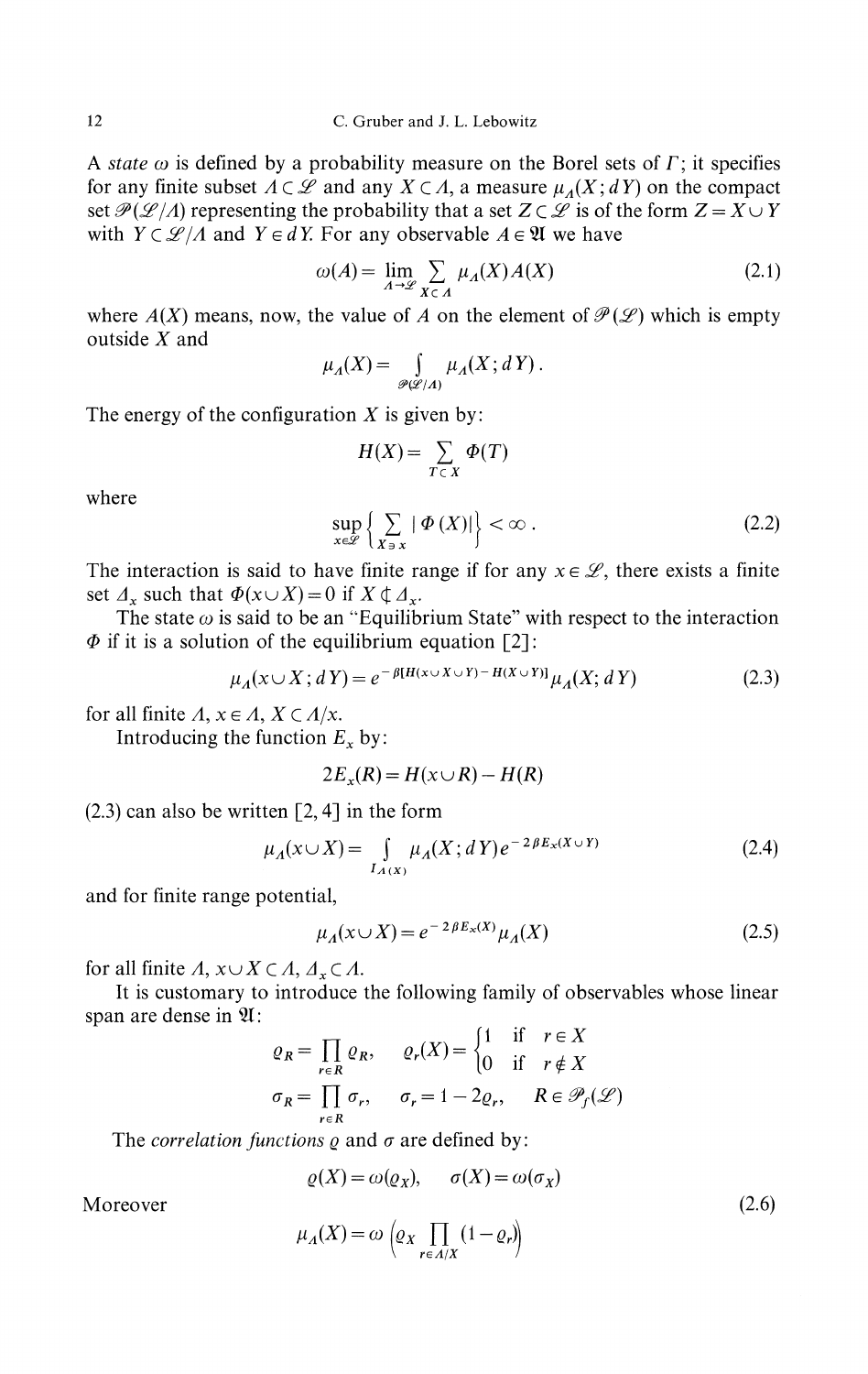The connection between the different descriptions is obtained by means of the operators  $\mathscr{A}_A$ ,  $\mathscr{F}_A$  together with their "inverse"  $\mathscr{A}_A^{-1}$ ,  $\mathscr{F}_A^{-1}$ , operators defined on the space of bounded functions  $\varphi$  on  $\mathcal{P}_f(\mathcal{L})$  by:

$$
(\mathscr{A}_A \varphi)(X) = \chi_A(X) \sum_{Y \subset A/X} \varphi(X \cup Y) \quad (\mathscr{A}_A^{-1} \varphi)(X) = \chi_A(X) \sum_{Y \subset A/X} (-1)^{|Y|} \varphi(X \cup Y)
$$
\n(2.7)

$$
(\mathscr{F}_A \varphi)(X) = \chi_A(X) \sum_{Y \subset A} \sigma_Y(X) \varphi(Y) \quad (\mathscr{F}_A^{-1} \varphi)(X) = \chi_A(X) 2^{-|A|} \sum_{Y \subset A} \sigma_Y(X) \varphi(Y)
$$

where  $\sigma_Y(X) = (-1)^{|X \cap Y|}$  and  $|S|$  = number of sites in *S*, and which satisfy:

$$
\mathscr{A}_A \mathscr{A}_A^{-1} = \mathscr{A}_A^{-1} \mathscr{A}_A = \chi_A \qquad \mathscr{F}_A \mathscr{F}_A^{-1} = \mathscr{F}_A^{-1} \mathscr{F}_A = \chi_A.
$$

The connection between the different descriptions is then given by:

$$
\mu_A = \mathcal{A}_A^{-1} \varrho = \mathcal{F}_A^{-1} \sigma \tag{2.8}
$$

From the above definitions it follows at once that the correlation functions  $\rho$ , and *σ* define a state if and only if:

$$
\varrho(\emptyset) = 1
$$
 and  $\mathcal{A}_A^{-1} \varrho \ge 0$  for all finite  $\Lambda \subset \mathcal{L}$ 

or

$$
\sigma(\emptyset) = 1
$$
 and  $\mathscr{F}_A^{-1} \sigma \ge 0$  for all finite  $\Lambda \subset \mathscr{L}$ 

### **3. Correlation Equations and Equivalence**

It has been shown [2, 4, 7] that for any equilibrium state  $\omega$  the functions  $\rho$  is a solution of the following "Gallavotti-Miracle" (GM) Equation

$$
\varrho(\emptyset) = 1, \varrho(X) = \sum_{T \in \mathscr{L}|_X} K(x; X/x; T) \left\{ \varrho(T \cup X/x) - \varrho(T \cup X) \right\} = (\mathscr{K}_x \varrho)(X) \tag{3.1}
$$

where  $K(x; X; T) = \sum_{Z \subset T} (-1)^{|T| - |Z|} e^{-2\beta E_x(X \cup Z)}$ . The GM equation can be written in an obvious way as a linear equation on the space  $\mathscr D$  of bounded functions  $\psi$  on  $\mathscr{P}_f(\mathscr{L}),$ 

$$
\varrho = 1 + \mathcal{K}\varrho, \quad \text{with} \quad 1(X) = \delta_{X,\vartheta}
$$

We shall also define  $\mathscr{D}_s \subset \mathscr{D}$  as the space of "symmetric functions"  $\psi$  s.t.

$$
(\mathcal{K}_{x_i}\psi)(X) = (\mathcal{K}_{x_i}\psi)(X) \quad \text{for all} \quad x_i, x_j \in X \, .
$$

We shall show below that for any equilibrium state  $\omega$ , the function  $\sigma$  is a solution of the equation:

$$
\omega(\sigma_x \sigma_x) = \omega(\sigma_x \tanh \beta E_x)
$$
  
 
$$
\omega(\sigma_{\theta}) = 1
$$
 (3.2)

for any  $x \notin X$ . This equation is valid for any interaction such that tanh  $\beta E_x$  is a continuous function on Γ.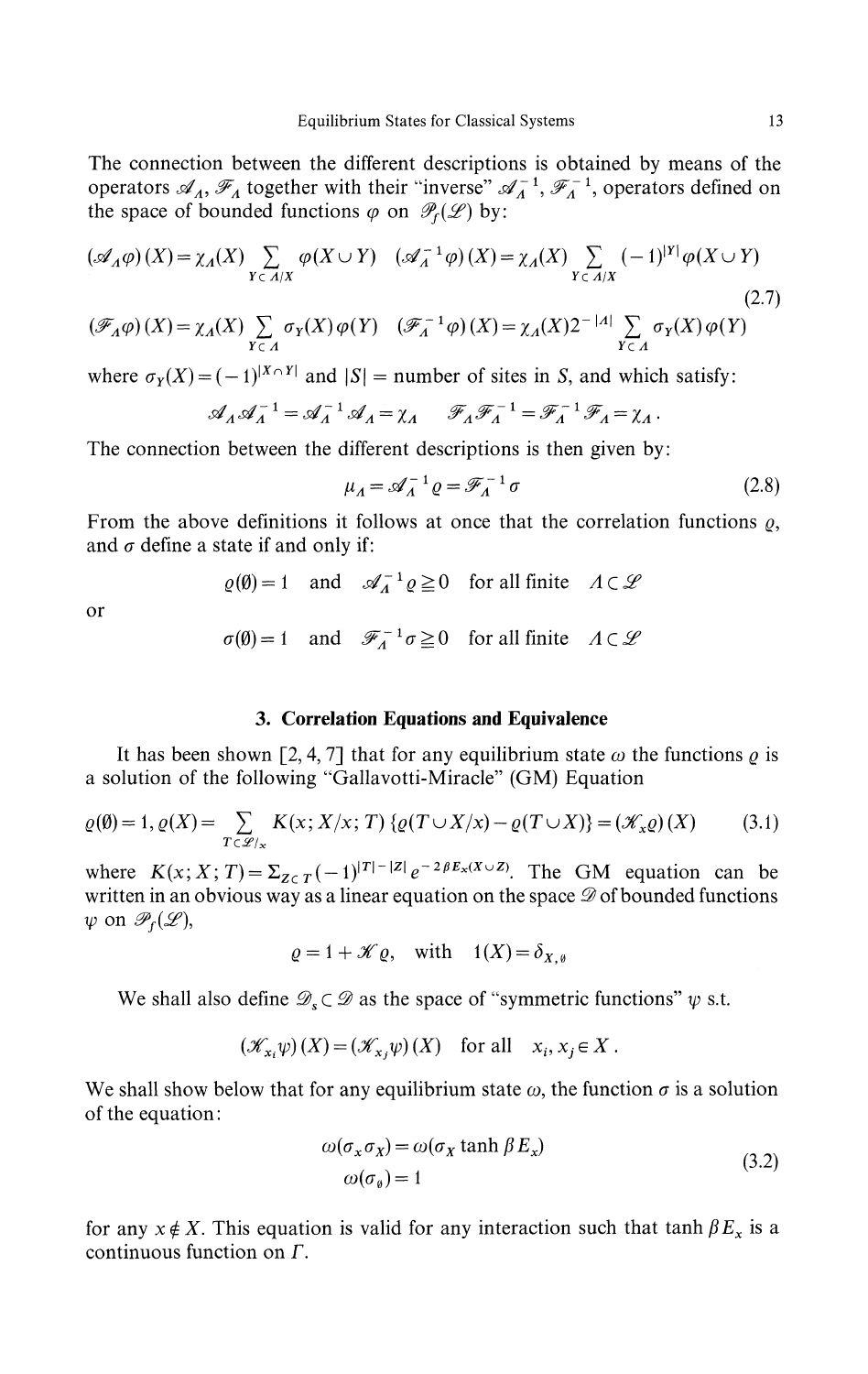This equation was studied in [7] and for finite range interactions becomes:

$$
\begin{cases} \sigma(\emptyset) = 1 \\ \sigma(x \cup X) = \sum_{R \neq x} a(x; R) \sigma(XR); \quad XR = X \cup R - X \cap R \end{cases}
$$
 (3.3)

where

$$
a(x; R) = 2^{-|A_x|} \sum_{S \neq x} \sigma_s(R) \tanh \left[\beta E_x(R)\right]
$$

**Lemma 1.** For finite range interaction and any  $\psi \in \mathscr{D}_s$ 

$$
\left(\mathscr{A}_A^{-1}\mathscr{K}\,\psi\right)(x\cup X) = e^{-2\,\beta E_x(X)}\left(\mathscr{A}_A^{-1}\,\psi\right)(X)\,,\tag{3.4}
$$

*for*  $X \subset A/x$ *, and*  $A$ <sup>*x*</sup> $\subset A$ *.* 

**Lemma 2.** *For interactions satisfying the condition (2.2) any bounded solution of GM Equation yields a solution*  $\mu_A = \mathcal{K}_A^{-1} \varrho$  *of the Equilibrium Eq. (2.4) or (2.5) satisfying the normalization and compatibility conditions* [2] *and conversely.*

**Lemma 3.** i) *For complex valued interactions such that* tanh *βE<sup>x</sup> is a continuous function on Γ for all x in*  $\mathcal{L}$ *, any bounded solution*  $\sigma$  *of Eq. (3.2) or (3.3) defines a solution*  $\mu_A = \mathscr{F}_A^{-1} \sigma$  *of the Equilibrium Eq. (2.4) or (2.5) satisfying the normalization and compatibility conditions and conversely.*

ii) *Under the same conditions on the interactions, any solution of Eq. (3.2) such that*  $\mathscr{F}_A^{-1} \sigma \geq 0$  *for all A defines an Equilibrium State and conversely.* 

*Proof.* Lemma 1 follows from the definitions of  $\mathscr{A}_A$  and  $\mathscr{K}$ . For finite range potential Lemma 2 is an immediate consequence of Lemma 1, while Lemma 3 follows from the following argument :

For any finite *A* such that *X* C *Λ/x, Λ<sup>x</sup>* C *Λ,* Eq. (3.2) together with the identity

$$
\sigma(x \cup X) = (\mathscr{F}_A \mathscr{F}_A^{-1} \sigma)(x \cup X) = (\mathscr{F}_A \mu_A)
$$

yields:

$$
\sum_{Y \subset A} \mu_A(Y) \sigma_x(Y) \sigma_X(Y) = \sum_{Y \subset A} \mu_A(Y) \tanh \left[ \beta E_x(Y) \right] \sigma_X(Y)
$$

i.e.

$$
\sum_{Y \subset A/x} \left[ \mu_A(Y) - \mu_A(x \cup Y) \right] \sigma_X(Y) = \sum_{Y \subset A/x} \left[ \mu_A(Y) + \mu_A(x \cup Y) \right] \tanh \left[ \beta E_x(Y) \right] \sigma_X(Y)
$$

this equality being true for all  $X \subset A/x$ , we obtain:

$$
\mu_A(x \cup Y) = \frac{1 - \tanh \beta E_x(Y)}{1 + \tanh \beta E_x(Y)} \mu_A(Y) = e^{-2\beta E_x(Y)} \mu_A(Y)
$$

which is the Equilibrium Equation Eq. (2.5). The converse statement is straightforward. The generalization to infinite range interactions is also straightforward.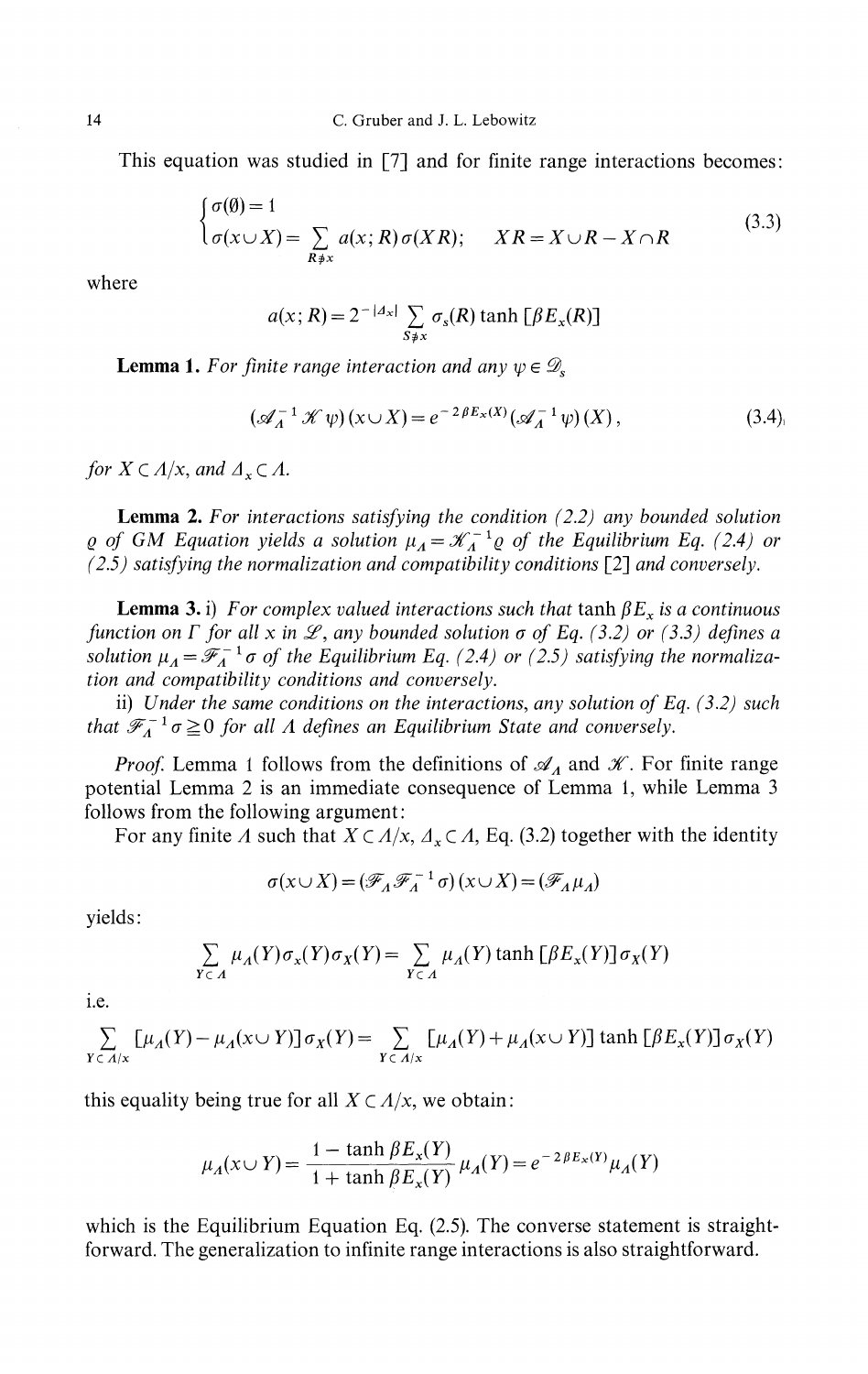We notice at once that for *finite* lattice  $\mathcal{L}$ , Lemma 1 yields

$$
(\mathscr{A}_{\mathscr{L}}^{-1}\mathscr{K}\psi)(x\cup X)=e^{-2\beta E_x(X)}(\mathscr{A}_{\mathscr{L}}^{-1}\psi)(X).
$$

But  $\psi$  in  $\mathscr{P}_s$  implies that the L.H.S. of this equation is a symmetric function in the variables  $(x \cup X)$ , therefore  $e^{-2\beta E_x(X)}(\mathscr{A}_{\mathscr{L}}^{-1} \psi)(X)$  must be symmetric in  $(x \cup X)$ for any  $\psi$  in  $\mathscr{D}_s$ ; this condition is sufficient to obtain explicitly the space  $\mathscr{D}_s$ . This remark is in fact the starting point of Pastur's [6] analysis of the "Kirkwood Salsburg" operator.

To conclude this section we shall consider systems such that:

i) 
$$
\mathscr{L} = \mathbb{Z}^n
$$

ii) 
$$
\Phi(R) = \Phi(R + a) \quad \forall a \in \mathbb{Z}^{\nu}
$$

iii) *Φ* has finite range.

For such systems and for translationally invariant states, Lemma 3 appears as a direct consequence of a result obtained by R. Holley [8]. Indeed Holley has studied a *Markoff process* for such systems which implies that:

$$
\frac{d}{dt} \mu_A(X;t) = \sum_{Y \subset M/A} \sum_{x \in A} e^{\beta (E_X \sigma_X)(XY)} \left[ \mu_M(X \, Yx) - e^{-2\beta E_X(XY)\sigma_X(X)} \mu_M(X \, Y) \right]
$$
\nwhere

\n
$$
XY = X \cup Y - X \cap Y
$$
\n(3.5)

and *A* and *M* are cubes such that *Δ<sup>x</sup>* C *M* for all *x* **e** *A.* For such a process it follows that the evolution of  $\omega_t(\sigma_X)$  is given by:

$$
\frac{d}{dt} \omega_t(\sigma_X) = -2 \sum_{x \in X} \omega_t(\sigma_X \cosh \beta E_x[1 - \sigma_x \tanh \beta E_x])
$$
 (3.6)

We thus see immediately that any state  $\omega$  solution of Eq. (3.2) satisfies  $\frac{\omega}{dt} \omega_t = 0$ ;

using Holley's result we can thus conclude that any translationally invariant solution  $\sigma$  of Eq. (3.2) such that  $\mathscr{F}_A^{-1} \sigma \ge 0$  defines an equilibrium state.

Moreover it is also a direct consequence of Eq. (2.5) that every equilibrium state is a stationary state for the Markoff process investigated by Holley.

#### **4. Continuous Systems**

The preceding discussion can be extended to the case of continuous systems, with many-body potentials, i.e. any solution *ρ* of Kirkwood-Salsburg equation such that  $|\varrho(X)| < \xi^{|X|}$  yields a solution of the Equilibrium Equation satisfying the normalization and compatibility conditions. This is an extension of the results of D. Ruelle [11] who showed, in case of two-body interactions, that if  $\omega$  is a state such that the induced measure  $\mu$  is tempered, then the correlation function is a solution of Kirkwood-Salsburg equation if and only if *μ* is a solution of the equilibrium equation; moreover in this case  $|\rho(X)| \leq \zeta^{|X|}$ . We shall limit the discussion to finite range interactions only.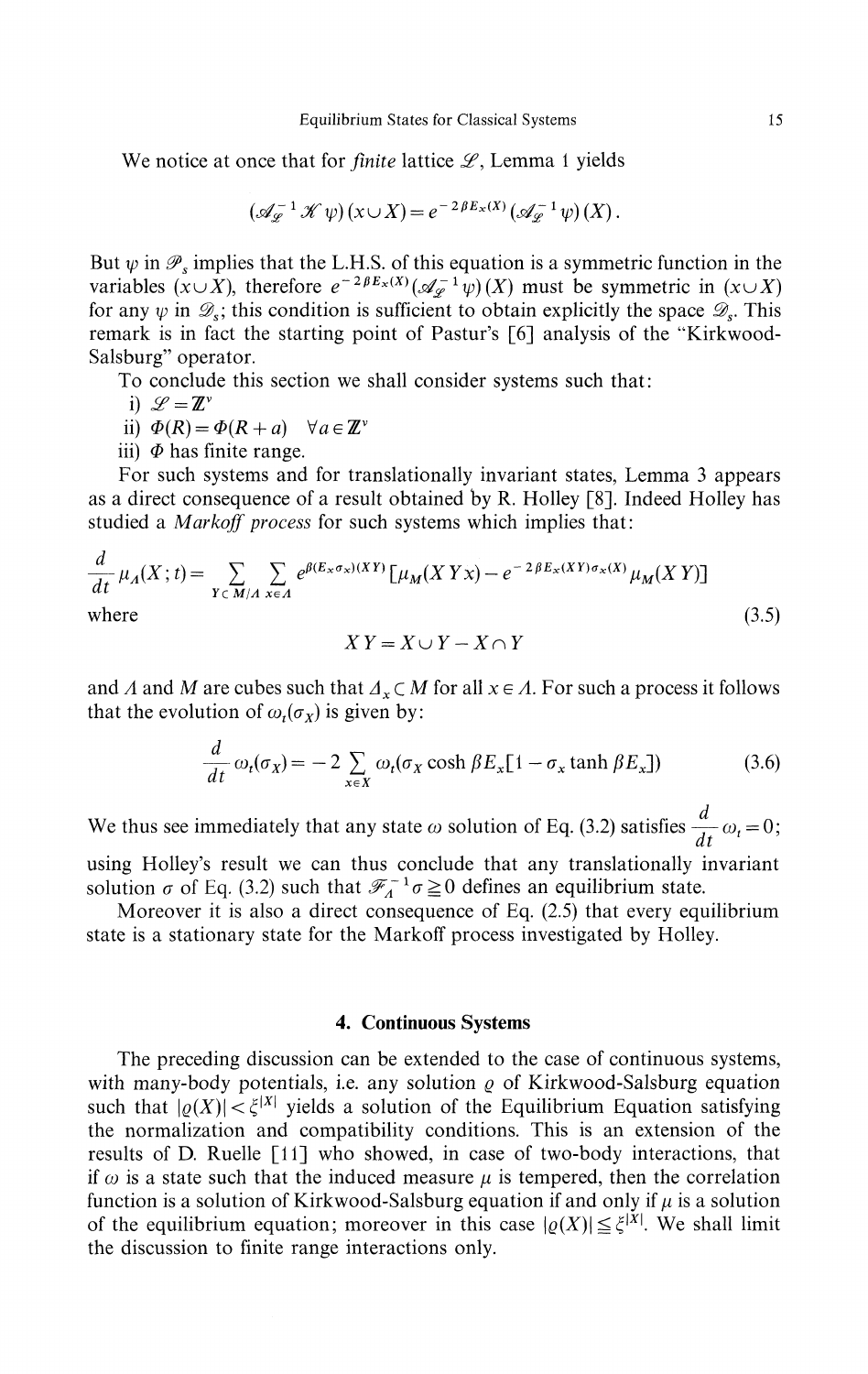We consider a classical continuous system of identical particles in  $\mathbb{R}^v$ ; the energy of the configuration  $(x_1, ..., x_n) = X$  is

$$
U(X) = \sum_{T \subset X} \Phi(T) \tag{4.1}
$$

where the interactions  $\Phi$  have finite range,  $\Phi(x \cup X) = 0$  if  $|x_i - x| > R$  for some  $x_i \in X$  and satisfy the condition  $2E_x(X) = U(x \cup X) - U(X) \ge -|X|B$ . Let us remark that this last condition is in particular satisfied by ultrastable potential of finite type [9]. The operators  $\mathscr{A}_A$ ,  $\mathscr{A}_A^{-1}$  are defined on the space of symmetric functions by:

$$
(\mathscr{A}_A \varphi)(X) = \chi_A(X) + dY \varphi(X \cup Y) \quad \text{where} \quad \frac{d}{d}X = \sum_{k=0}^{\infty} \frac{1}{k!} \int dy_1 \dots dy_k
$$

and

$$
\left(\mathscr{A}_A^{-1}\varphi\right)(X) = \chi_A(X) + \frac{1}{A}dY(-1)^{|Y|}\varphi(X \cup Y).
$$

We have  $\mathscr{A}_A \mathscr{A}_A^{-1} = \mathscr{A}_A^{-1} \mathscr{A}_A = \chi_A$  on the subspace of functions  $\varphi$  such that *\* ≤  $\xi$ <sup>|*x*</sup></sub> *for some*  $\xi$  ≥ *0.* Assuming that the *correlation functions ρ* satisfies  $|\leq \xi^{|X|}$  the family of *distribution functions*  $\mu_A$  is defined for any bounded  $\Lambda \subset \mathbb{R}^{\nu}$  by:

$$
\mu_A = \mathscr{A}_A^{-1} \varrho
$$
 and  $\chi_A \varrho = \mathscr{A}_A \mu_A$ .

We shall say that *ρ* is a solution of *"Kirkwood-Salsburg Equation"* if it satisfies [9]:

$$
\begin{cases} \varrho(\emptyset) = 1 \\ \varrho(x \cup X) = \frac{1}{T} dY K(x; X; Y) \varrho(X \cup Y) \end{cases} \tag{4.2}
$$

with  $K(x; X; Y) = \sum_{Z \subset Y} (-1)^{|Y| - |Z|} e^{-2\beta [E_x(X \cup Z)]}$ . Note that  $K(x; X; Y) = 0$  if  $|x - y| > R$  for some  $y \in Y$ .

**Theorem 3.** i) *For interactions satisfying the above conditions, any solution ρ of Kirkwood-Salsburg equation such that*  $|\rho(X)| < \xi^{|X|}$ , defines a solution  $|\mu_A = \mathcal{A}_A^{-1} \rho|$ *of the "Equilibrium Equation":*

$$
\mu_A(x \cup X) = e^{-\beta [U(x \cup X) - U(X)]} \mu_A(X)
$$
\n(4.3)

*for all bounded*  $\Lambda \supset x \cup X$  such that  $d(x, \partial \Lambda) > R$ . Moreover  $\mu_A$  satisfies the normali*zation and compatibility conditions.*

ii) *Conversely any solution of the Equilibrium Equation Eq. (4.3) which satisfies the normalization and compatibility conditions and such that*  $|\mu_A(X)| \leq \xi_A^{|X|}$ *defines a solution of Kirkwood-Salsburg Equation.*

*Proof.* The proof is formally the same as for lattice systems. To conclude this discussion we notice that it follows from Eq. (3.3) that:

$$
\varrho(x \cup Y) = \int_A dZ \, e^{-\beta [U(x \cup Y \cup Z) - U(Y \cup Z)]} \, \mu_A(Y \cup Z)
$$

for any  $\Lambda \subset \mathbb{R}^{\nu}$  such that  $d(x_i, \partial \Lambda) > C_{\theta}$  from which follows that the induced measure satisfies the Equilibrium Equation introduced by Ruelle in [11].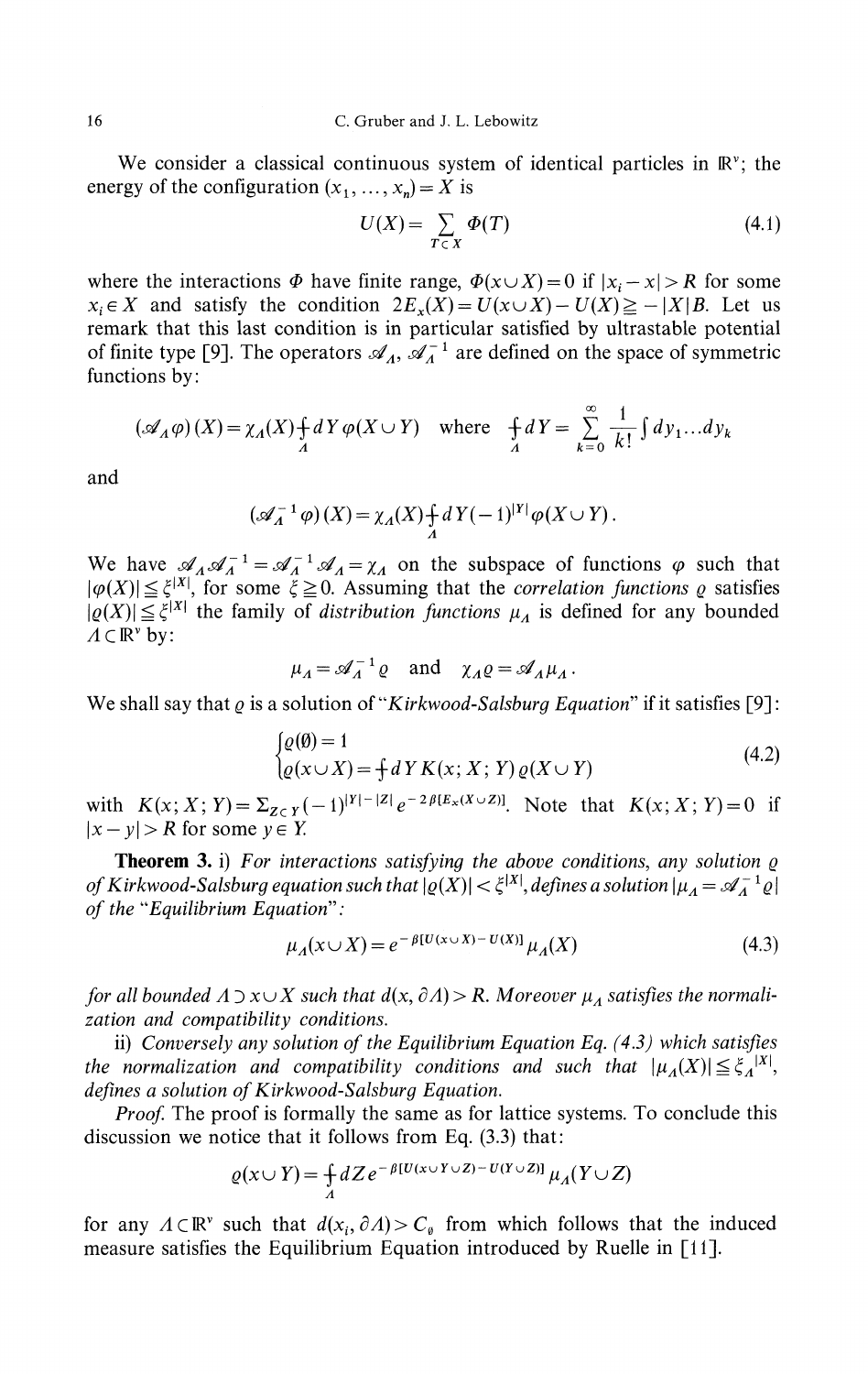#### **5. Conclusions**

We have seen that the different types of equations usually considered in equilibrium statistical mechanics yield equivalent definitions of "Equilibrium States". It should be remarked however that these Equilibrium Equations may have solutions which do not define a state [7, 12, 13]. As we have seen, any solution of the equation for  $\sigma$  (resp.  $\varrho$ ) such that  $\mathscr{F}_{A}^{-1}\sigma \ge 0$  (resp.  $\mathscr{A}_{A}^{-1}\varrho \ge 0$ ) defines a state; it would be however of interest to find some more explicit conditions on the space of solutions defining a state. A necessary condition is given for example by  $|\sigma(X)| \leq 1$ ; it is not known under what conditions such a condition could be sufficient.

A knowledge of some such relatively simple conditions on  $\sigma(X)$  *might* be helpful for answering the question; what are the number of equilibrium states of a spin system for a given value of the thermodynamic parameters *β* and (the magnetic field) *h?* Consider for concreteness the case  $\mathscr{L} = \mathbb{Z}^{\nu}$  and let the spin interact with a translation invariant ferromagnetic pair potential only. We know [12] that for  $h \neq 0$ , all  $\beta$ , and for  $h = 0$ ,  $\beta < \beta_c$  there is only one equilibrium state; *c* is the reciprocal of the temperature where spontaneous magnetization sets in. It is also known that for  $h = 0$ , and  $\beta \geq \beta'$ ,  $\beta'$  depending on the interaction but always  $\beta' > \beta_c$  there are at *least* two extremal equilibrium states. These states correspond to the infinite volume limit of states with  $+$  or  $-$  boundary conditions. Consider now Eq. (3.2) for this system with  $h = 0$ ; it breaks up into two sets of equations, one for the even and one for the odd correlations. For  $\beta < \beta_c$ , there is only obe solution of (2.11) which defines a state while for  $\beta > \beta_c$  there are many (any combination of the two extremal ones). The question now arises of whether these new states yield new solutions of (3.2) for  $\beta < \beta_c$  or not. In the first case there is a "bifurcation" of the solutions of (3.3) at  $\beta = \beta_c$ , while in the second case the solutions of (3.3) for  $\beta > \beta_c$  are a continuation of solutions for  $\beta < \beta_c$  which however do not define a state for  $\beta < \beta_c$  but do so for  $\beta > \beta_c$ .

We remark that in the space of bounded  $\sigma(X)$  there is certainly only one solution of (3.3) for sufficiently small  $\beta$  since in that case (3.3) considered as a linear equation,  $\sigma = 1 + K(\beta)\sigma$ ,  $\|K(\beta)\| < 1$ , for  $\beta < \beta$  for some positive  $\beta < \beta_c$  [7]. (Similar results hold for the *ρ* Eqs. [14].) Hence if there are multiple bounded solutions for  $\beta < \beta_c$  they must start appearing at some fixed value of  $\beta$ , say  $\beta < \beta_c$ and 1 would then be in the spectrum of  $K(\beta)$  for  $\beta > \tilde{\beta}$ . An example in which bounded solutions not defining a state exist was recently found by Brascamp [13].

#### **References**

- 1. Dobrushin,R.L.: Theory Probability Appl. 13, 197 (1968)
- 2. Lanford,O.E., Ruelle,D.: Commun. math. Phys. 13, 194 (1969)
- 3. Lanford,O.E.: Statistical Mechanics and Mathematical Problems, Battelle Seattle 1971 Ren contres. Berlin-Heidelberg-New York: Springer 1973
- 4. Brascamp, H.J.: Commun. math. Phys. 18, 82 (1970)
- 5. Ruelle,D.: Statistical Mechanics, New York-Amsterdam: Benjamin 1969
- 6. Pastur, L. A.: Preprint
- 7. Gruber,C, Merlini,D.: Physica 67, 308 (1973)